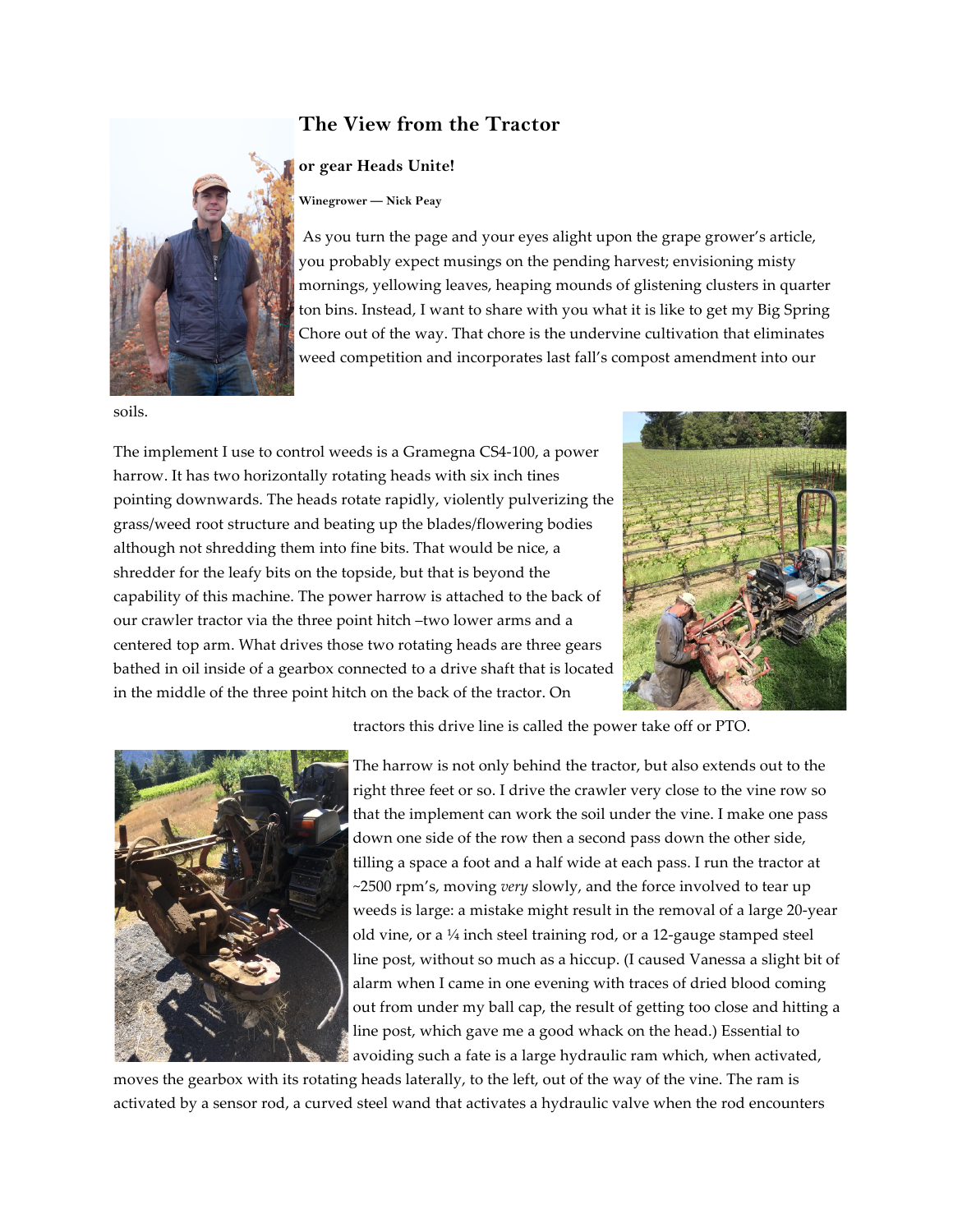something solid.

Once the vines awake for the season in March, the rains begin to slacken, the sheep move on, and I embark on the season's Big Spring Chore. Under ideal conditions, I once managed to till three acres in one day. More often I till about two acres per day. With 52 acres to till, that comes out to 26 days, and with the diverse responsibilities of a small business pulling at me for attention, I rarely get on my tractor five days in a row. There are considerations to the ideal timing for undervine cultivation. The intent is to remove competing growth under the vines for the remainder of the growing season. Starting early when the soil is saturated with winter rain is easy on the machine, cutting through the earth like beaters through whipped cream, though perhaps the soil humidity will allow weeds to bounce back. Further if there is still a good bit more rain to come, my completed rows are likely to produce new weeds. Inevitably, there will be more rain, usually light, and I will find myself out in it, on the tractor, wondering if I ought to go inside. (Madmen and fools? Or is that the noonday sun?) A few times it has hailed on me, once so violently that I ducked inside. The hail here is not the damage causing kind that you hear about in the growing regions of France. For some reason, their hail pellets are large, bigger than marbles, as big as golf balls, sometimes even as large as baseballs. Ours are the size of peas or smaller. On the other hand, if I wait too long to begin I will end my task later in June when the ground is dry and harder, the weeds and grasses are quite tall and tough, and my tilling kicks up a bit of dust.

As a child, every Saturday morning I would find on the breakfast room table an 8 1/2" x 11" piece of paper with the names of the three kids across the top and their chores for the weekend underneath. Chores included cutting the grass, turning the compost, hedging bushes and walks, and weeding. Always weeding. It was endless and the least favorite task for all of us. The repeated instruction from my father "pull from the base and get the roots, otherwise, why bother" still echoes in my brain. But the chores had to be done if you wanted to do anything else over the weekend. And yet, here I am, spending all day every day for at least 4 weeks weeding. Funny how life turns out.

I wear ear protection to quiet the clackity-clack racket the tractor makes. This limits my choice of hats. Ball caps work, of course, but more shade for my neck is useful. I have a couple of odd looking billed things with fabric draped down my neck in the back. And no music or books on tape for me, I am listening to the machinery, monitoring the sounds, listening for something that doesn't sound quite right. Such a vigorous mechanical workout wears on the machinery and inevitably there will be a trip(s) to the shop for repairs. My Gramegna parts supply network is robust, and UPS serves me well (thank you again for subsidizing the rural community with your crosstown UPS shipments). I get lots of thinking time out there on my tractor, just me and my thoughts. This contributes to my hermit-like attenuated social skills. You may have noticed my tendency to talk up a storm if you visited me during my Big Spring Chore.

We are way out in the wilds of the Far Sonoma Coast (you may have read elsewhere!), which means wildlife abounds. Hiding in the wet grass are mayflies, clumsy looking things and tasty morsels if you are a bird. At dusk and dawn and on cloudy days, the swallows circle and dive behind the tractor enjoying the feast. We get both barn and cliff swallows, so distinctly different in their plumage, but yet